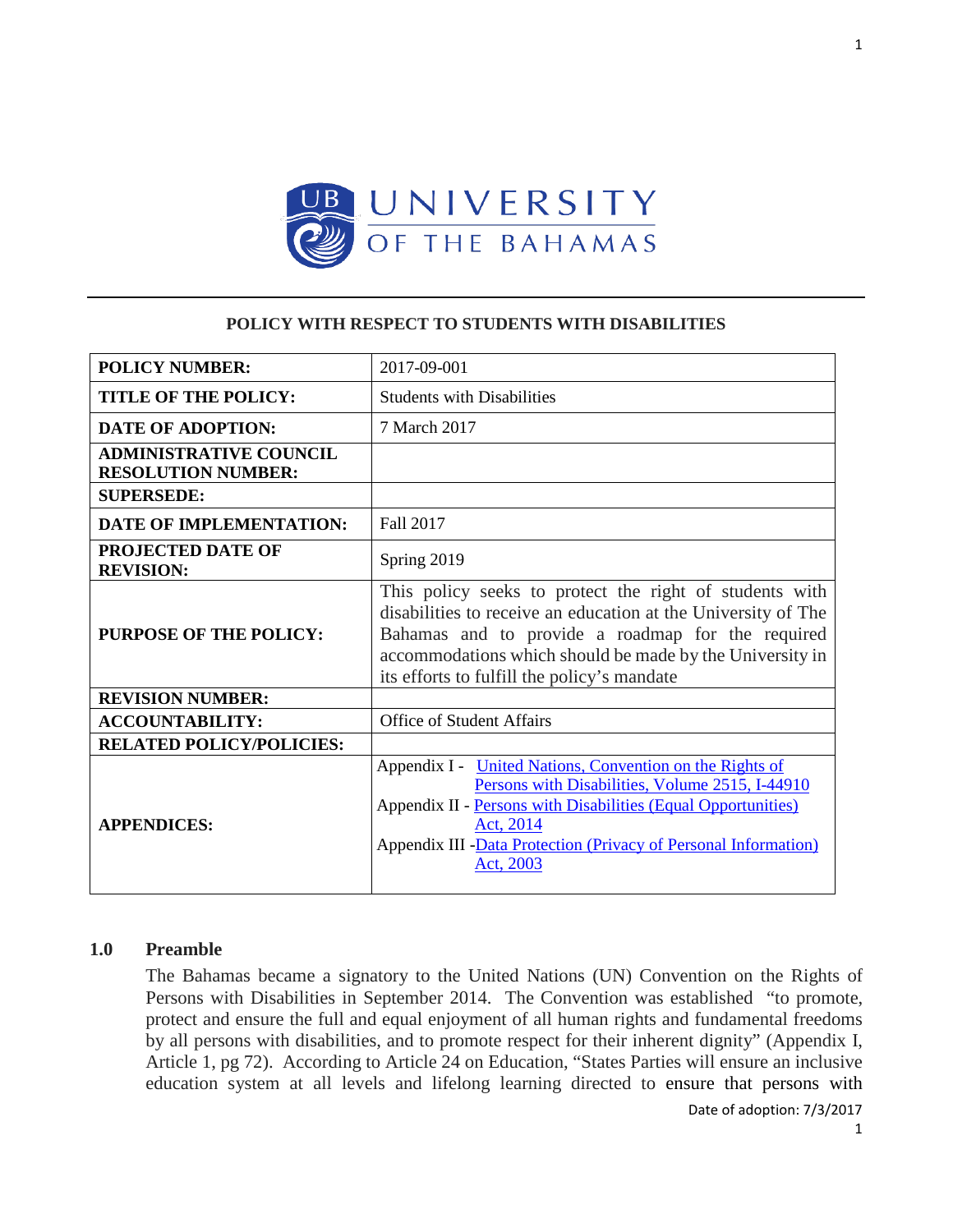disabilities are able to access general tertiary education, vocational training, adult education and lifelong learning without discrimination and on an equal basis with others" (Appendix I, pg 84).

In keeping with the United Nations Convention, The Bahamas developed its National Disability Rights Policy through the enactment of the Persons with Disabilities (Equal Opportunities) Act, 2014. Section 31 of the Act states that the Minister of Education is to ensure that special requirements of persons with disabilities are addressed when formulating and implementing educational policies and programmes. In addition, the Minister shall ensure that learning institutions take into account the special needs of persons with disabilities with respect to entry requirements, curriculum, examinations, auxiliary aids, and services. This responsibility extends to the Minister ensuring appropriate measures are taken to facilitate the implementation of the special education programmes in the Family Islands.

In response to The Bahamas' Persons with Disabilities (Equal Opportunities) Act 2014, and the UN Convention on the Rights of Persons with Disabilities, the University of The Bahamas is embarking on a plan to restructure and provide the necessary amenities to enable students with disabilities to pursue and complete a university education. This plan will include retrofitting current facilities to ensure that all new structures comply with international standards of accessibility.

# **2.0 Scope**

No student with a disability should be excluded from legitimate academic requirements, courses, programmes or activities, nor may the University impose restrictions and rules barring the participation of students with disabilities.

The University will provide equal access to qualified students with disabilities, prevent discrimination against them and, where necessary, provide reasonable accommodation. In all academic courses of study, assessments must be measured on the basis of the student's academic achievement and not his or her impairment.

Reasonable accommodation as defined by the Persons with Disabilities (Equal Opportunities) Act 2014, means necessary and appropriate modification and adjustments not imposing a disproportionate or undue burden where needed in a particular case, to ensure persons with disabilities the enjoyment, or exercise on an equal basis with others, of all human rights and fundamental freedoms. Further, reasonable accommodation includes but is not limited to modified testing procedures, extended time on examination, special academic aids, assistive technology and support in the classrooms and laboratories, note takers, and early and specialized advisement.

### **3.0 Definition - Persons with Disabilities**

"Persons with a long-term disability including physical, mental, intellectual, developmental or sensory impairments and other health related issues, which in interaction with various barriers may hinder full and effective participation in society on an equal basis with others" (Appendix II, pg 4).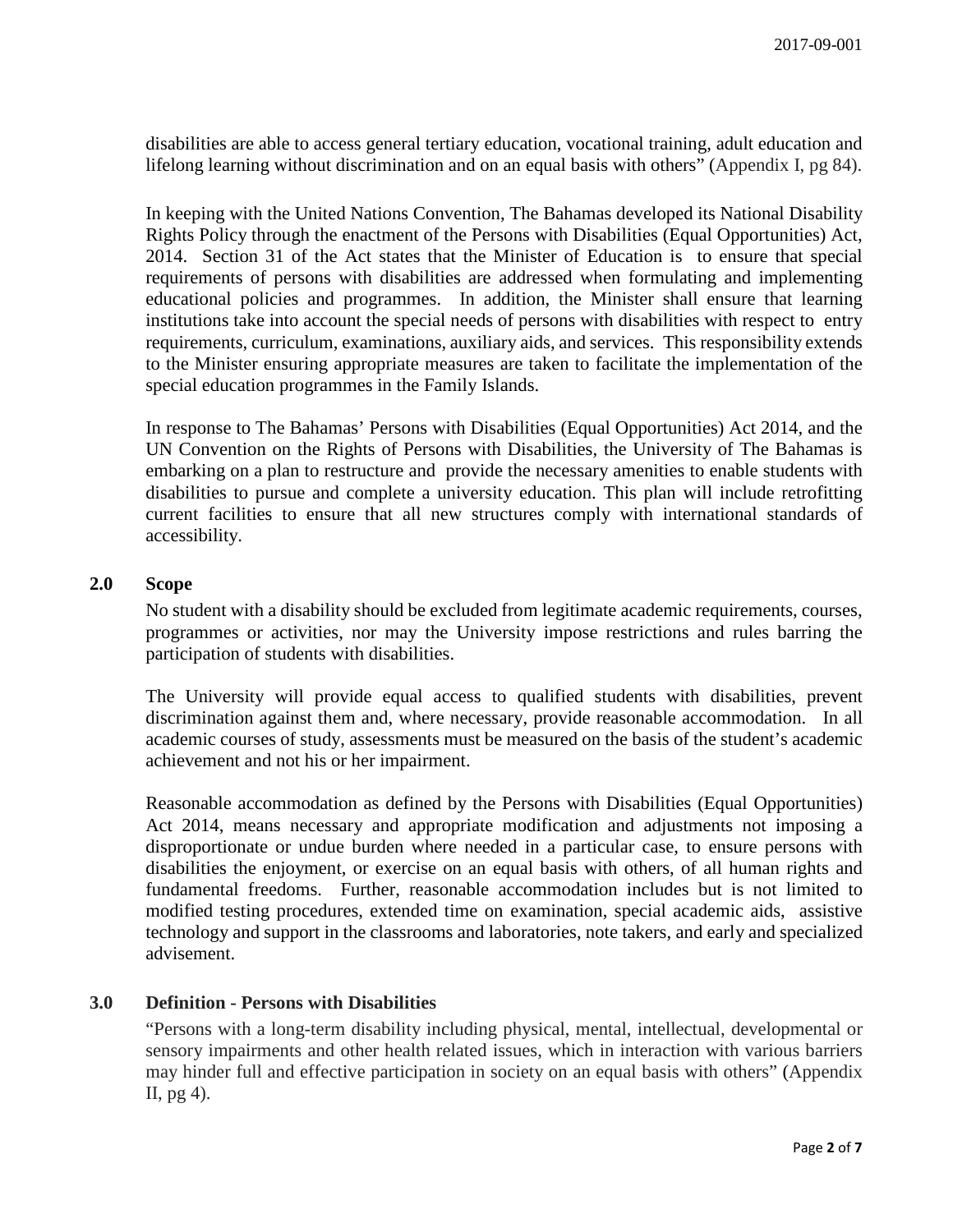# **4.0 Support for Students with Disabilities**

The University is committed to the protection of rights for all students. It will make efforts to ensure that all students with disabilities can participate in all aspects of university life on equal terms with other students. The University will therefore provide a Disabilities Services Unit in the Student Affairs Office with qualified personnel to coordinate all activities related to students with disabilities.

### **5.0 Eligibility**

**5.1** To be eligible for accommodations for disability, a student must:

- **5.1.1** Have an identified disability as noted at 3.0.
- **5.1.2** Submit a written request for accommodations in a timely manner to the Student Affairs Disabilities Unit.
- **5.1.3** Submit appropriate and adequate documentation of disability.

### **6.0 Procedure for Requesting & Using Accommodations**:

- **6.1** Students requesting accommodations for disability must submit a written request form available from the Student Affairs Disabilities Unit.
- **6.2** All requests for accommodations, both academic and non-academic, should be submitted on this form to the Student Affairs Disabilities Unit.
- **6.3** Students should submit their requests (including the request form and documentation of disability) by the first Friday in February (Fall admits) and the last Friday in September (Spring admits) to allow adequate time for review of the request, development of appropriate plans, and implementation of arrangements in time for the semester/session of study.
- **6.4** If the request involves non-academic accommodations, the Disabilities Compliance Officer (DCO) will notify the appropriate contact person for the student's academic programme and may provide him/her a copy of the request after a review of the student's documentation of disability has been determined that the student is eligible for accommodations.
- **6.5** If the request involves academic accommodations for a student the DCO will notify the Dean in the academic unit in which the student's programme is housed and will provide him/her a copy of the request form after a review of the student's documentation of disability has determined that the student is eligible for accommodations.

# **7.0 Documentation Requirements**

- **7.1** Documentation of disability must accompany the request form. A decision about requests cannot be made until adequate documentation is received.
- **7.2** Documentation must come from a professional qualified to evaluate disabilities in the areas related to the student's request, must be sufficiently thorough and recent to establish whether the condition qualifies as a disability, must indicate the extent and severity of the student's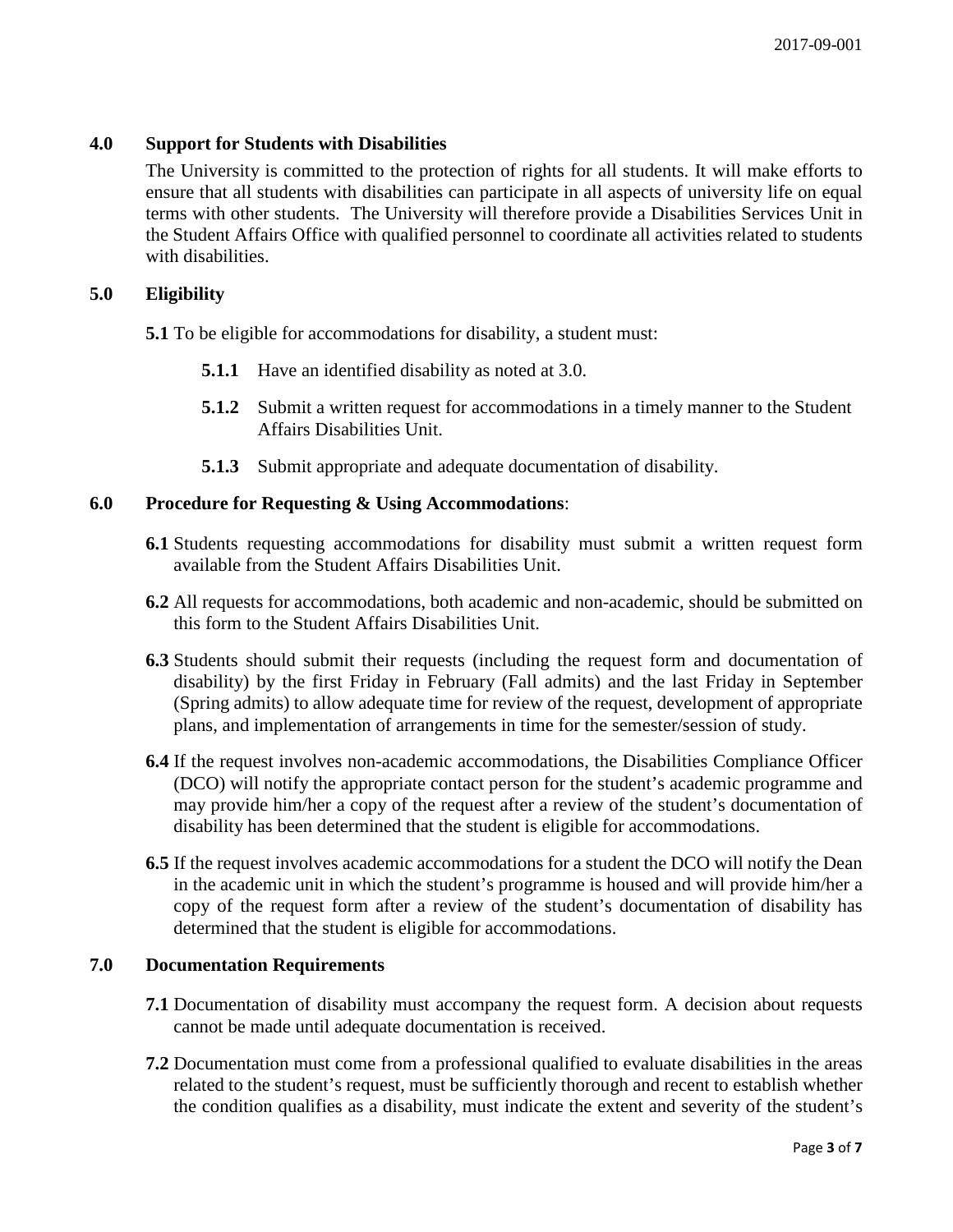impairment, and must address the nature and projected time frame for any accommodations needed at the present time.

- **7.3** Vague and/or short statements of diagnosis (e.g., by a physician for ADHD) are not sufficient. Information provided by the student, parent, or others might be helpful supplementary information, but it does not constitute documentation of disability.
- **7.4** Documentation must be on the professional's official letterhead with date and signature.
- **7.5** Documentation must be recent enough to establish that the condition is still present and to reflect current impairment and needs. This would typically be no longer than 3 years old for learning disabilities and ADHD, more recent for changeable psychiatric or medical conditions (e.g., migraine headaches), longer for permanent disabilities (e.g., blindness).
- **7.6** Documentation of conditions submitted as part of request for disability accommodations must include the following elements:
	- **7.6.1** Current diagnosis. A clear statement of diagnosis must be included. A clinical diagnosis in itself is not evidence of disability, however.
	- **7.6.2** How diagnosis was determined (e.g., this would typically be a psychoeducational testing battery for learning disabilities and ADHD, neuropsychological evaluation for head injury, medical or psychiatric evaluation for other medical or psychiatric conditions).
	- **7.6.3** History of illness/condition (including how/when condition was first diagnosed and by whom, course of illness/condition over time).
	- **7.6.4** Current symptoms (including specific nature of symptoms, frequency, severity).
	- **7.6.5** Extent of functional impairment caused by symptoms/condition (specifically related to life realms for which patient is requesting accommodations, if possible to determine).
	- **7.6.6** Need for accommodations at the present time (include specific recommendations if possible).
	- **7.6.7** Projected time period for which accommodations might be needed.

*NB: It is the student's responsibility to obtain and furnish the appropriate documentation.*

### **8.0 Determination of Eligibility and Follow-up**

- **8.1** In making the determination of eligibility, the DCO will consult the documentation, the student, and relevant university officials (e.g., Dean, faculty etc.).
- **8.2** Essential components of courses or programmes will not be changed or eliminated, but modifications in the way the student can meet these essential requirements will be made when possible.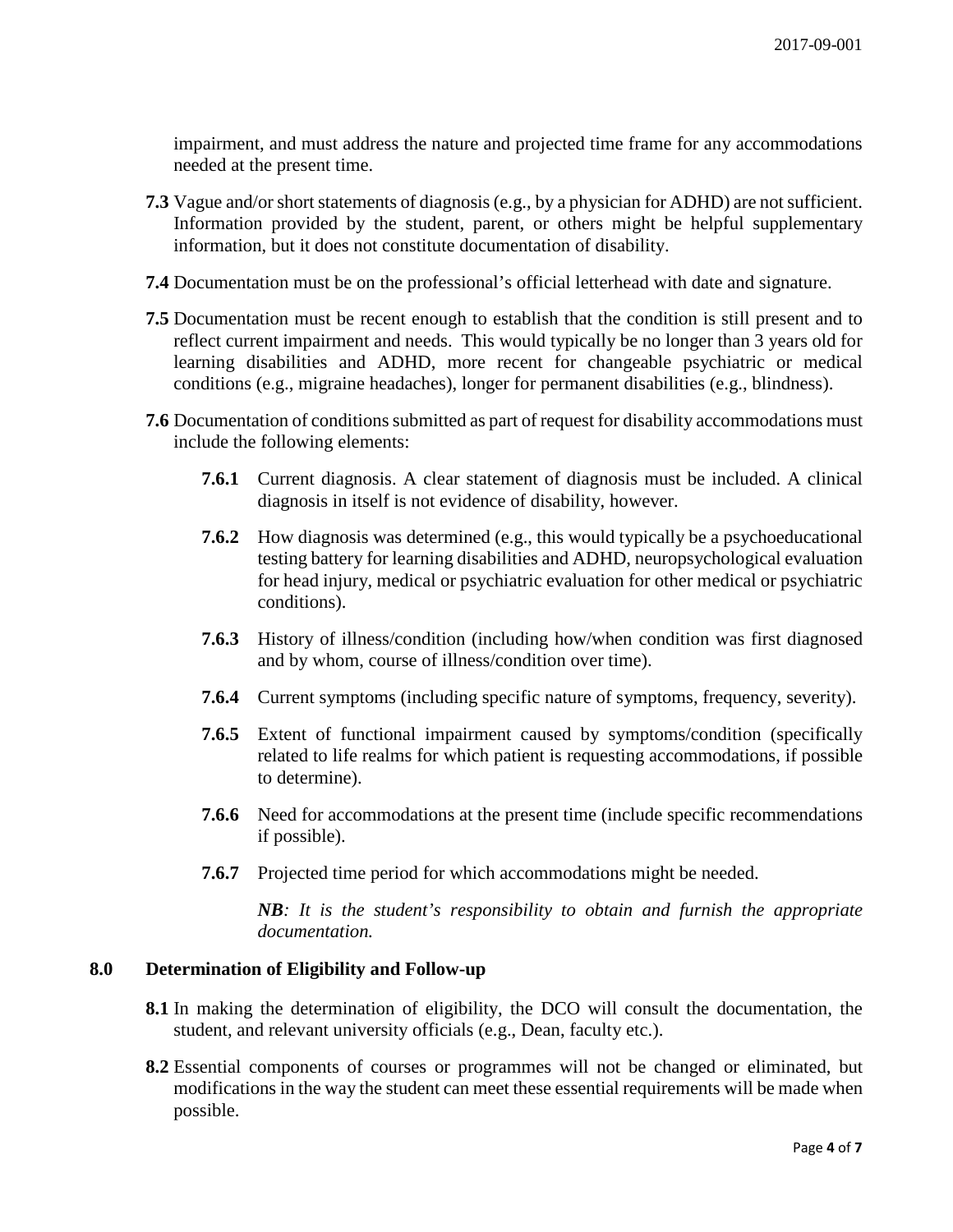- **8.3** The Disabilities Compliance Officer will consult with faculty, staff, and outside professionals when needed to determine essential elements and reasonable accommodations. Examples of essential components that will not be modified include, but are not limited to: requiring that the student make oral presentations in a public speaking class, competence in dance skills in a dance class, competence in playing a musical instrument for a music performance class, class attendance in a group dynamics class.
- **8.4** In implementing the accommodations approved by the university, the DCO will provide written notification of the accommodations to the appropriate faculty member, administrator, or staff member. In addition, the student will be responsible to meet with all involved parties to discuss his/her needs for accommodations and clarify how these will be implemented.
- **8.5** Students who have been granted academic accommodations for a particular semester/session must update their request with the Student Affairs Disabilities Office prior to each successive semester/session. This will not be done automatically. This typically involves providing a list of their current classes and reviewing with the DCO whether the accommodations requested previously are still appropriate. An in-person meeting may be required by the DCO or requested by the student.
- **8.6** Students who have been granted non-academic accommodations may be required to update their request every semester/session if the nature of their condition or need is likely to change. The DCO will advise the student of whether this will be needed at the time the initial request (or update) is approved.
- **8.7** Students whose needs for accommodations change after the initial requests for accommodations have been implemented should submit additional information. For new or different accommodations for the same disability (already verified with documentation), they should submit an Updated Request for Accommodations form. For a new/additional disability, they should submit another copy of the initial Request for Accommodations for Disabilities with supportive documentation. In this latter case, the review process outlined above will recommence.
- **8.8** Students are responsible to inform the Disabilities Unit promptly if they encounter problems with the implementation of their accommodations (e.g., if a student approved for extended testing time reports the professor would not permit him to take the test with extra time). The DCO cannot adjust grades or course requirements "after the fact" in a case where a student reports he/she suffered academically because he/she did not receive an accommodation that was approved and did not report the problem to the Disabilities Unit in a timely manner that allowed correction of the problem.
- **8.9** Accommodations cannot be approved retroactively. For example, a student who reports a learning disability after taking an exam, and has not previously requested and been approved for accommodations, would not be entitled to re-take the exam with special accommodations. Similarly, a student cannot be excused for absences due to a disabling medical condition reported after the fact. Students are urged to make their requests as early as possible to allow time for review of the request and planning.

### **9.0 Disclosure of Disability**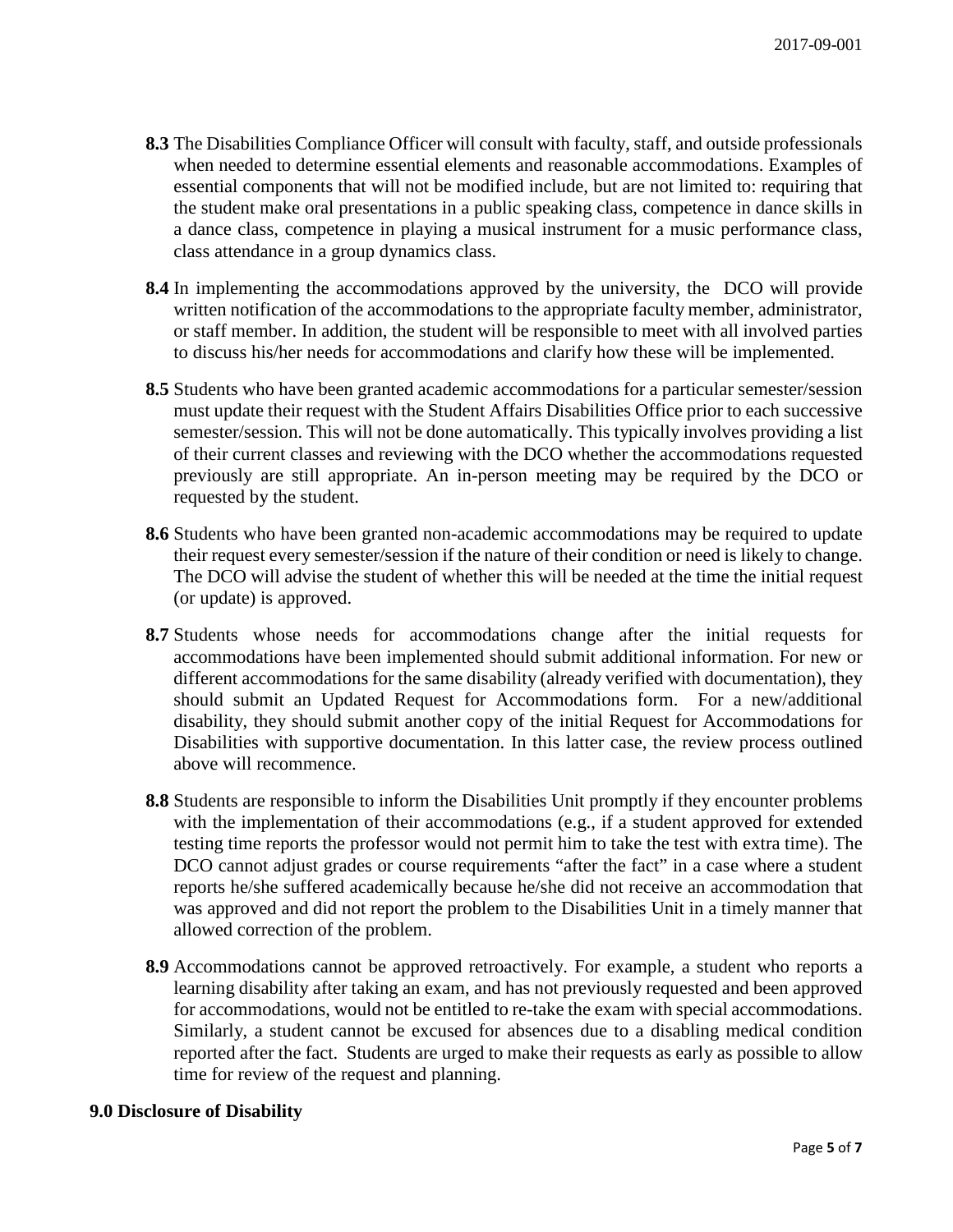Disclosure of a disability is voluntary. Students are not required to disclose or request accommodations for a disability. They are not eligible for any protection under the law if they fail to disclose disability and request accommodations, however.

# **10.0 Confidentiality**

Disability-related material at the University of The Bahamas is considered as covered by the Data Protection Act. Disability information will not be disclosed or released except as needed to University agents with a legitimate educational interest, and/or as otherwise required or permitted by law, and/or as otherwise requested by the student.

### **11.0 Responsibility**

#### **11.1** The University

The University's responsibility is to:

- **11.1.1** Comply with the Persons with Disabilities (Equal Opportunities) Act 2014 and The Education Act.
- **11.1.2** Provide reasonable accommodation to students where the accommodation can be implemented without compromising the academic quality assurance of the curriculum/programme.
- **11.1.3** Educate the University community about this policy, the services and programmes for persons with disabilities.
- **11.1.4** Receive and maintain confidential records for all persons with disabilities.
- **11.1.5** Evaluate the information provided by a qualified practitioner to determine eligibility, access and accommodation for students with disabilities.
- **11.1.6** Provide access and reasonable accommodation to students with disabilities.
- **11.1.7** Ensure that the academic integrity of its programmes is not compromised in making reasonable accommodation and access to students with disabilities.
- **11.1.8** Work closely with internal and external stakeholders to maintain compliance with legislation.
- **11.1.9** Ensure ongoing revision of policies to meet the needs of the growing population of persons with disabilities.
- **11.1.10** Follow the University's usual grievance procedures found in the Code of Conduct Policy in the interactive Student Handbook.

#### **11.2 Students**